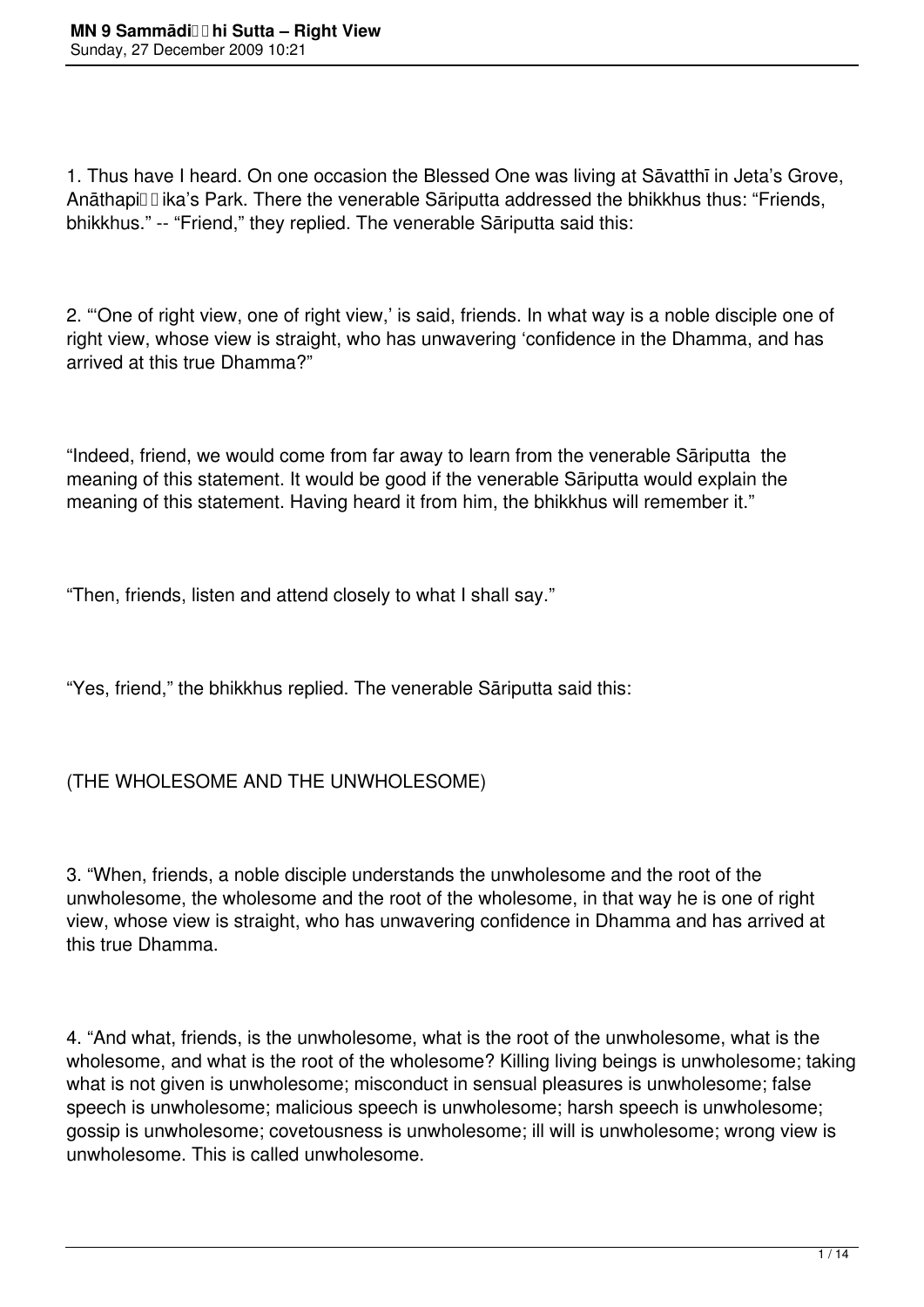5. "And what is the root of the unwholesome? Greed is a root of the unwholesome; hate is a root of the unwholesome; delusion is a root of the unwholesome. This is called the root of the unwholesome.

6. "And what is the wholesome? Abstention from killing living beings is wholesome; abstention from taking what is not given is wholesome; abstention from misconduct in sensual pleasures is wholesome; abstention from false speech is wholesome; abstention from malicious speech is wholesome; abstention from harsh speech is wholesome; abstention from gossip is wholesome; uncovetousness is wholesome; non-ill will is wholesome; right view is wholesome. This is called the wholesome.

7. "And what is the root of the wholesome? Non-greed is a root of the wholesome; non-hate is a root of the wholesome; non-delusion is a root of the wholesome. This is called the root of the wholesome.

8. "When a noble disciple has thus understood the unwholesome and the root of the unwholesome, the wholesome and the root of the wholesome, he entirely abandons the underlying tendency to lust, he abolishes the underlying tendency to aversion, he extirpates the underlying tendency to the view and conceit 'I am,' and by abandoning ignorance and arousing true knowledge he here and now makes and end of suffering. In that way too a noble disciple is one of right view, whose view is straight, who has unwavering confidence in the Dhamma, and has arrived at this true Dhamma."

(NUTRIMENT)

9. Saying, "Good, friend," the bhikkhus delighted and rejoiced in the venerable Sāriputta's words. Then they asked him a further question: "But, friend, might there be another way in which a noble disciple is one of right view... and has arrived at this true Dhamma?" -- "There might be, friends.

10. "When, friends, a noble disciple understands nutriment, the origin of nutriment, the cessation of nutriment, and the way leading to the cessation of nutriment, in that way he is one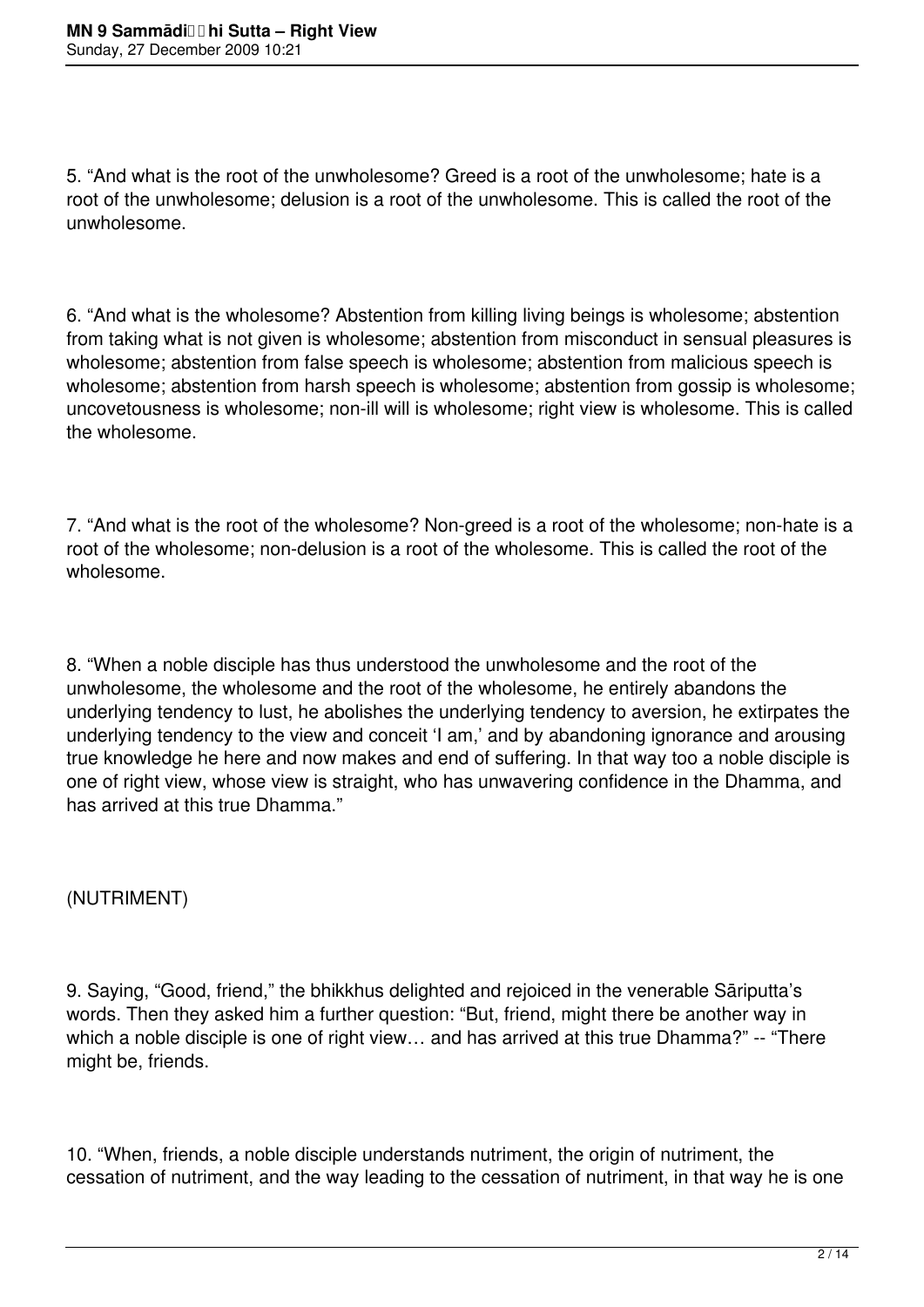of right view… and has arrived at this true Dhamma.

11. "And what is nutriment, what is the origin of nutriment, what is the cessation of nutriment, what is the way leading to the cessation of nutriment? There are four kinds of nutriment for the maintenance of beings that already have come to be and for the support of those about to come to be. What four? They are: physical food as nutriment, gross or subtle; contact as the second; mental volition as the third; and consciousness as the fourth. With the arising of craving there is the arising of nutriment. With the cessation of craving there is the cessation of nutriment. The way leading to the cessation of nutriment is just this Noble Eightfold Path; that is, right view, right intention, right speech, right action, right livelihood, right effort, right mindfulness, and right concentration.

12. "When a noble disciple has thus understood nutriment, the origin of nutriment, the cessation of nutriment, and the way leading to the cessation of nutriment, he entirely abandons the underlying tendency to greed, he abolishes the underlying tendency to aversion, he extirpates the underlying tendency to the view and conceit 'I am,' and by abandoning ignorance and arousing true knowledge he here and now makes an end of suffering. In that way too a noble disciple is one of right view, whose view is straight, who has unwavering confidence in the Dhamma, and has arrived at this true Dhamma."

(THE FOUR NOBLE TRUTHS)

13. Saying, "Good, friend," the bhikkhus delighted and rejoiced in the venerable Sāriputta's words. Then they asked him a further question: "But, friend, might there be another way in which a noble disciple is one of right view… and has arrived at this true Dhamma?" -- "There might be, friends.

14. "When, friends, a noble disciple understands suffering, the origin of suffering, the cessation of suffering, and the way leading to the cessation of suffering, in that way he is one of right view… and has arrived at this true Dhamma.

15. "And what is suffering, what is the origin of suffering, what is the cessation of suffering, what is the way leading to the cessation of suffering? Birth is suffering; ageing is suffering; sickness is suffering; death is suffering; sorrow, lamentation, pain, grief, and despair are suffering; not to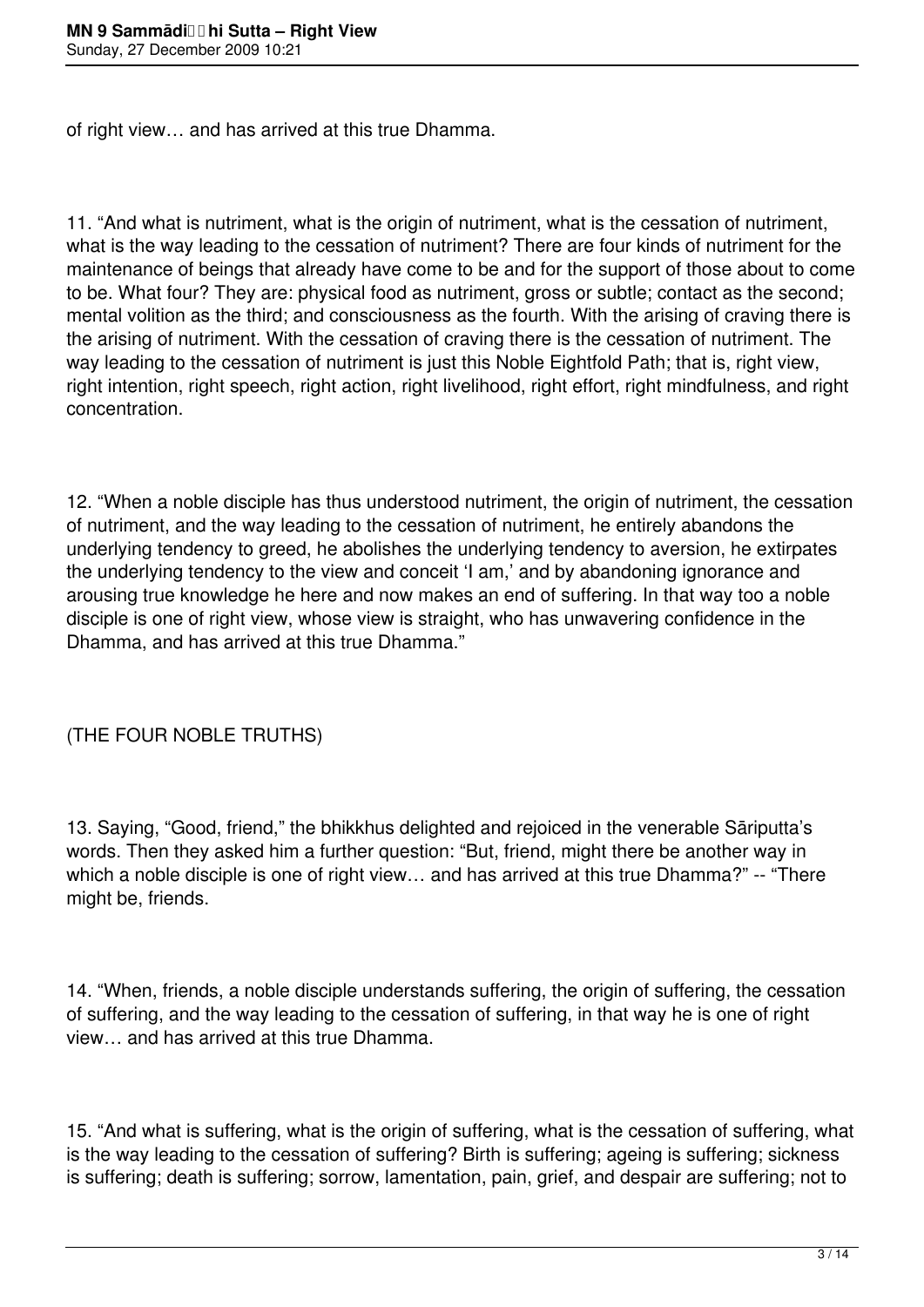obtain what one wants is suffering; in short, the five aggregates affected by clinging are suffering. This is called suffering.

16. "And what is the origin of suffering? It is craving, which brings renewal of being, is accompanied by delight and lust, and delights in this and that; that is, craving for sensual pleasures, craving for being, and craving for non-being. This is called the origin of suffering.

17. "And what is the cessation of suffering? It is the remainderless fading away and ceasing, the giving up, relinquishing, letting go, and rejecting of that same craving. This is called the cessation of suffering.

18. "And what is the way leading to the cessation of suffering? It is just this Noble Eightfold Path; that is, right view… right concentration. This is called the way leading to the cessation of suffering.

19. "When a noble disciple has thus understood suffering, the origin of suffering, the cessation of suffering, and the way leading to the cessation of suffering… he here and now makes an end of suffering. In that way too a noble disciple is one of right view… and has arrived at this true Dhamma."

(AGEING AND DEATH)

20. Saying, "Good, friend," the bhikkhus delighted and rejoiced in the venerable Sāriputta's words. Then they asked him a further question: "But, friend, might there be another way in which a noble disciple is one of right view... and has arrived at this true Dhamma?" -- "There might be, friends.

21. "When, friends, a noble disciple understands ageing and death, the origin of ageing and death, the cessation of ageing and death, and the way leading to the cessation of ageing and death, in that way he is one of right view… and has arrived at this true Dhamma.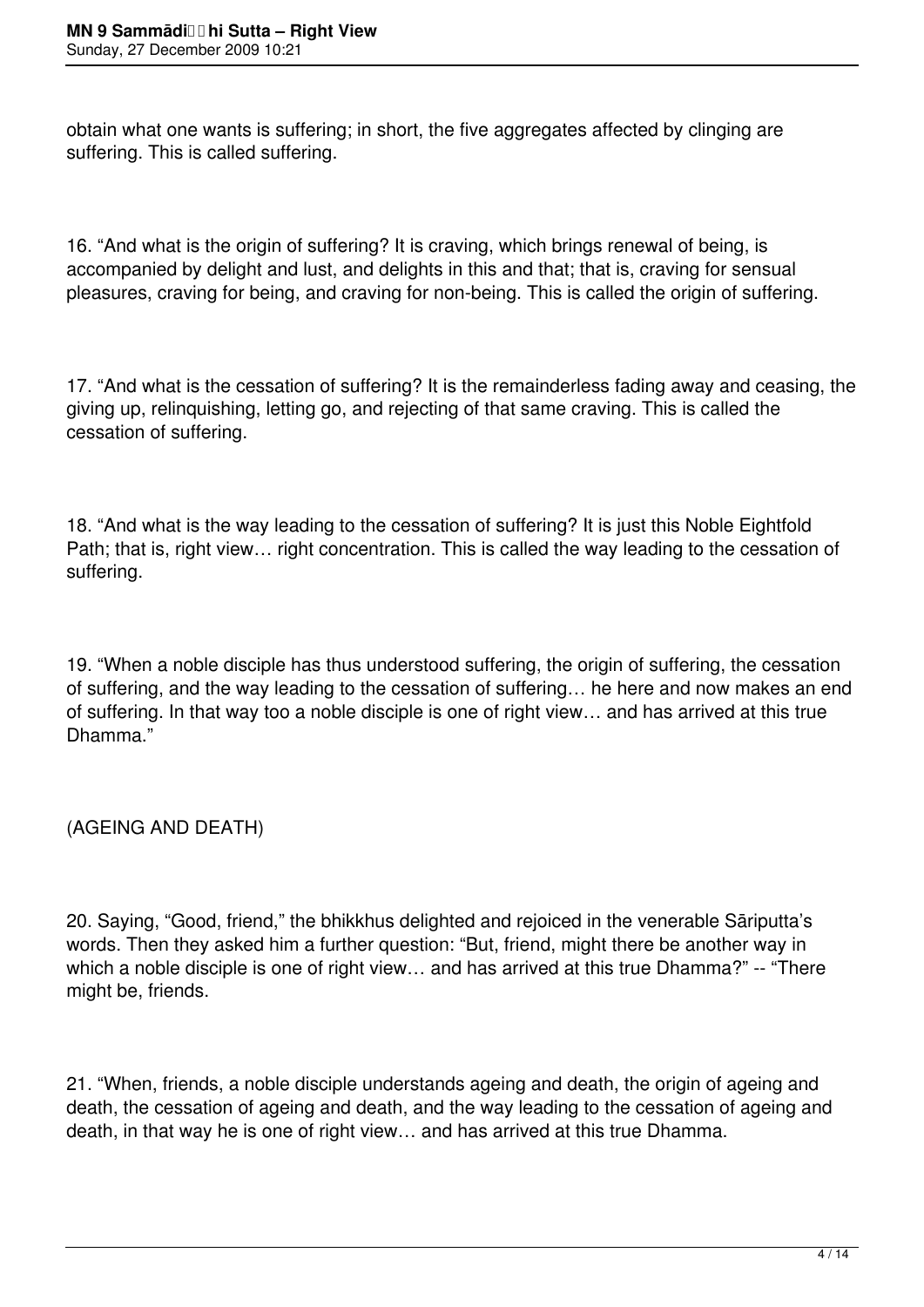22. "And what is ageing and death, what is the origin of ageing and death, what is the cessation of ageing and death, what is the way leading to the cessation of ageing and death? The ageing of beings in the various orders of beings, their old age, brokenness of teeth, grayness of hair, wrinkling of skin, decline of life, weakness of faculties – this is called ageing. The passing of beings out of the various orders of beings, their passing away, dissolution, disappearance, dying, completion of time, dissolution of the aggregates, laying down of the body – this is called death. So this ageing and this death are what is called ageing and death. With the arising of birth there is the arising of ageing and death. With the cessation of birth there is the cessation of ageing and death. The way leading to the cessation of ageing and death is just this Noble Eightfold Path; that is, right view…right concentration.

23. "When a noble disciple has thus understood ageing and death, the origin of ageing and death, the cessation of ageing and death, and the way leading to the cessation of ageing and death… he here and now makes an end of suffering. In that way too a noble disciple is one of right view… and has arrived at this true Dhamma."

(BIRTH)

24. Saying, "Good, friend," the bhikkhus delighted and rejoiced in the venerable Sāriputta's words. Then they asked him a further question: "But, friend, might there be another way in which a noble disciple is one of right view... and has arrived at this true Dhamma?" -- "There might be, friends.

25. "When, friends, a noble disciple understands birth, the origin of birth, the cessation of birth, and the way leading to the cessation of birth, in that way he is one of right view… and has arrived at this true Dhamma.

26. "And what is birth, what is the origin of birth, what is the cessation of birth, what is the way leading to the cessation of birth? The birth of beings in the various orders of beings, their coming to birth, precipitation [in a womb], generation, manifestation of the aggregates, obtaining the bases for contact – this is called birth. With the arising of being there is the arising of birth. With the cessation of being there is the cessation of birth. The way leading to the cessation of birth is just this Noble Eightfold Path; that is, right view…right concentration.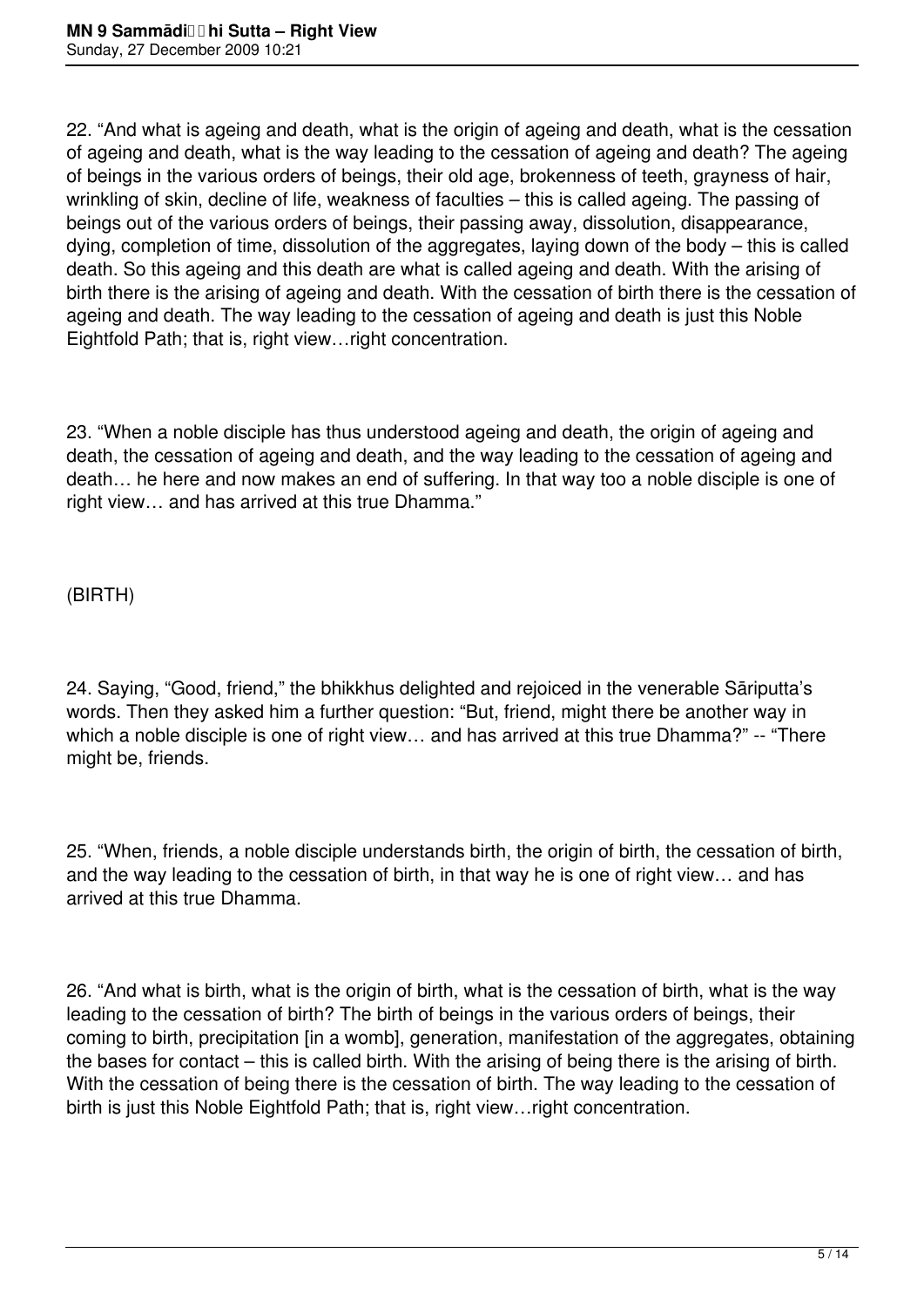27. "When a noble disciple has thus understood birth, the origin of birth, the cessation of birth, and the way leading to the cessation of birth… he here and now makes an end of suffering. In that way too a noble disciple is one of right view… and has arrived at this true Dhamma."

(BEING)

28. Saying, "Good, friend," the bhikkhus delighted and rejoiced in the venerable Sāriputta's words. Then they asked him a further question: "But, friend, might there be another way in which a noble disciple is one of right view… and has arrived at this true Dhamma?" -- "There might be, friends.

29. "When, friends, a noble disciple understands being, the origin of being, the cessation of being, and the way leading to the cessation of being, in that way he is one of right view… and has arrived at this true Dhamma.

30. "And what is being, what is the origin of being, what is the cessation of being, what is the way leading to the cessation of being? There are these three kinds of being: sense-sphere being, fine-material being, and immaterial being. With the arising of clinging there is the arising of being. With the cessation of clinging there is the cessation of being. The way leading to the cessation of being is just this Noble Eightfold Path; that is, right view…right concentration.

31. "When a noble disciple has thus understood being, the origin of being, the cessation of being, and the way leading to the cessation of being… he here and now makes an end of suffering. In that way too a noble disciple is one of right view… and has arrived at this true Dhamma."

(CLINGING)

32. Saying, "Good, friend," the bhikkhus delighted and rejoiced in the venerable Sāriputta's words. Then they asked him a further question: "But, friend, might there be another way in which a noble disciple is one of right view... and has arrived at this true Dhamma?" -- "There might be, friends.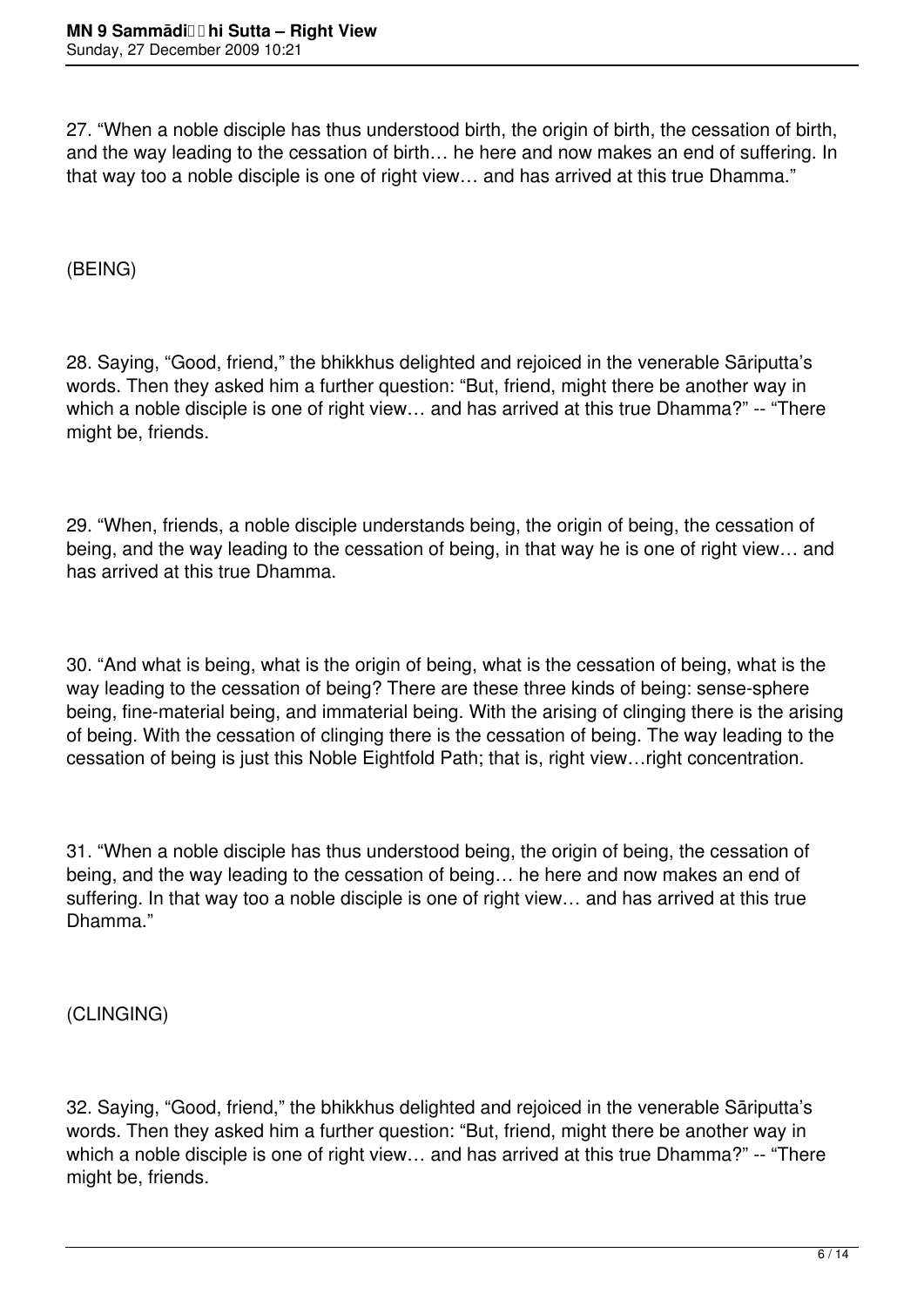33. "When, friends, a noble disciple understands clinging, the origin of clinging, the cessation of clinging, and the way leading to the cessation of clinging, in that way he is one of right view… and has arrived at this true Dhamma.

34. "And what is clinging, what is the origin of clinging, what is the cessation of clinging, what is the way leading to the cessation of clinging? There are these four kinds of clinging: clinging to sensual pleasures, clinging to views, clinging to rules and observances, and clinging to a doctrine of self. With the arising of craving there is the arising of clinging. With the cessation of craving there is the cessation of clinging. The way leading to the cessation of clinging is just this Noble Eightfold Path; that is, right view…right concentration.

35. "When a noble disciple has thus understood clinging, the origin of clinging, the cessation of clinging, and the way leading to the cessation of clinging… he here and now makes an end of suffering. In that way too a noble disciple is one of right view… and has arrived at this true Dhamma."

(CRAVING)

36. Saying, "Good, friend," the bhikkhus delighted and rejoiced in the venerable Sāriputta's words. Then they asked him a further question: "But, friend, might there be another way in which a noble disciple is one of right view… and has arrived at this true Dhamma?" -- "There might be, friends.

37. "When, friends, a noble disciple understands craving, the origin of craving, the cessation of craving, and the way leading to the cessation of craving, in that way he is one of right view… and has arrived at this true Dhamma.

38. "And what is craving, what is the origin of craving, what is the cessation of craving, what is the way leading to the cessation of craving? There are these six classes of craving: craving for forms, craving for sounds, craving for odors, craving for flavors, craving for tangibles, craving for mind-objects. With the arising of feeling there is the arising of craving. With the cessation of feeling there is the cessation of craving. The way leading to the cessation of craving is just this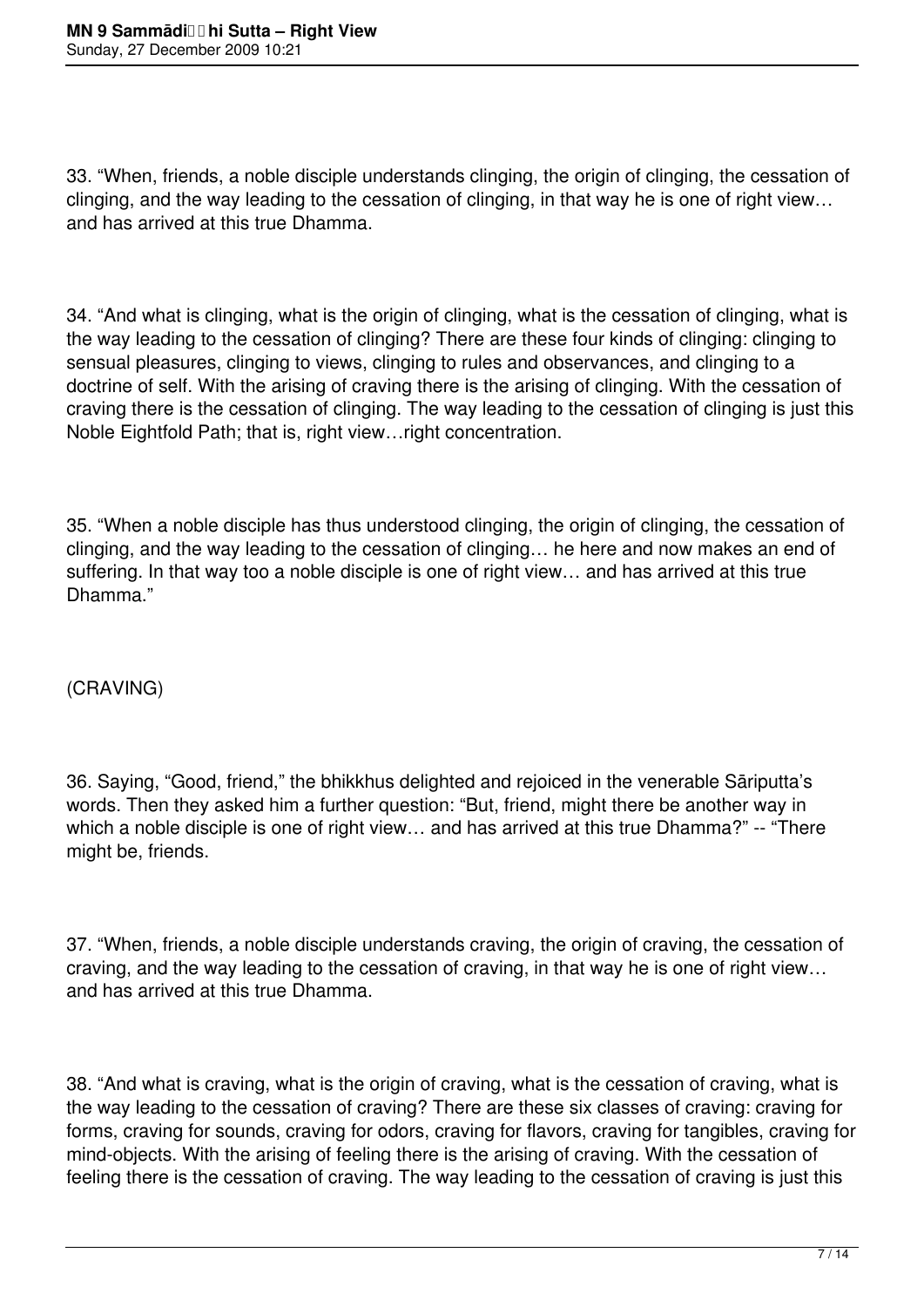Noble Eightfold Path; that is, right view…right concentration.

39. "When a noble disciple has thus understood craving, the origin of craving, the cessation of craving, and the way leading to the cessation of craving… he here and now makes an end of suffering. In that way too a noble disciple is one of right view… and has arrived at this true Dhamma."

(FEELING)

40. Saying, "Good, friend," the bhikkhus delighted and rejoiced in the venerable Sāriputta's words. Then they asked him a further question: "But, friend, might there be another way in which a noble disciple is one of right view… and has arrived at this true Dhamma?" -- "There might be, friends.

41. "When, friends, a noble disciple understands feeling, the origin of feeling, the cessation of feeling, and the way leading to the cessation of feeling, in that way he is one of right view… and has arrived at this true Dhamma.

42. "And what is feeling, what is the origin of feeling, what is the cessation of feeling, what is the way leading to the cessation of feeling? There are these six classes of feeling: feeling born of eye-contact, feeling born of ear-contact, feeling born of nose-contact, feeling born of tongue-contact, feeling born of body-contact, feeling born of mind-contact. With the arising of contact there is the arising of feeling. With the cessation of contact there is the cessation of feeling. The way leading to the cessation of feeling is just this Noble Eightfold Path; that is, right view…right concentration.

43. "When a noble disciple has thus understood feeling, the origin of feeling, the cessation of feeling, and the way leading to the cessation of feeling… he here and now makes an end of suffering. In that way too a noble disciple is one of right view… and has arrived at this true Dhamma."

(CONTACT)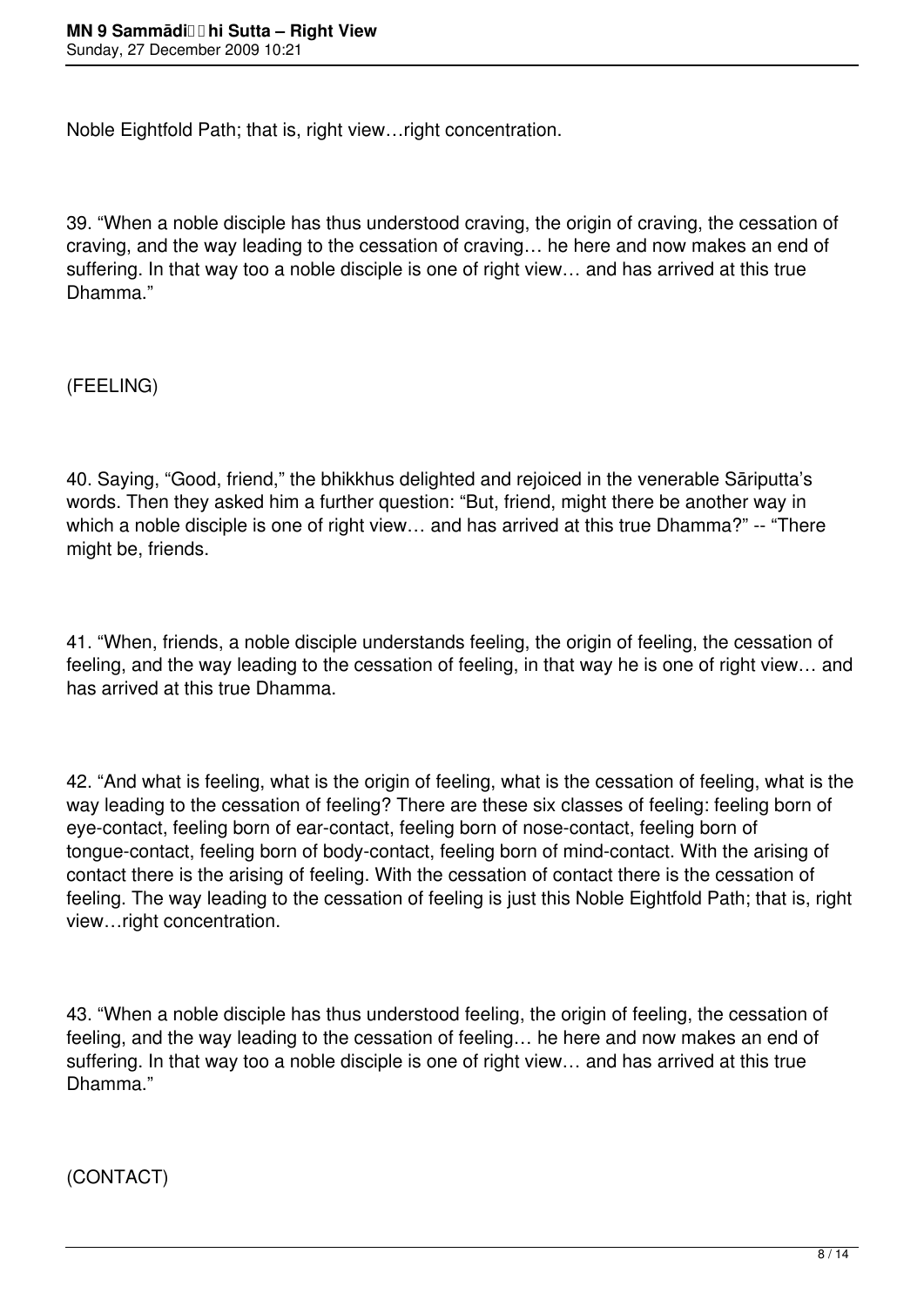44. Saying, "Good, friend," the bhikkhus delighted and rejoiced in the venerable Sāriputta's words. Then they asked him a further question: "But, friend, might there be another way in which a noble disciple is one of right view... and has arrived at this true Dhamma?" -- "There might be, friends.

45. "When, friends, a noble disciple understands contact, the origin of contact, the cessation of contact, and the way leading to the cessation of contact, in that way he is one of right view… and has arrived at this true Dhamma.

46. "And what is contact, what is the origin of contact, what is the cessation of contact, what is the way leading to the cessation of contact? There are these six classes of contact: eye-contact, ear-contact, nose-contact, tongue-contact, body-contact, mind-contact. With the arising of sixfold base there is the arising of contact. With the cessation of sixfold base there is the cessation of contact. The way leading to the cessation of contact is just this Noble Eightfold Path; that is, right view…right concentration.

47. "When a noble disciple has thus understood contact, the origin of contact, the cessation of contact, and the way leading to the cessation of contact… he here and now makes an end of suffering. In that way too a noble disciple is one of right view… and has arrived at this true Dhamma."

(THE SIXFOLD BASE)

48. Saying, "Good, friend," the bhikkhus delighted and rejoiced in the venerable Sāriputta's words. Then they asked him a further question: "But, friend, might there be another way in which a noble disciple is one of right view... and has arrived at this true Dhamma?" -- "There might be, friends.

49. "When, friends, a noble disciple understands the sixfold base, the origin of the sixfold base, the cessation of the sixfold base, and the way leading to the cessation of the sixfold base, in that way he is one of right view… and has arrived at this true Dhamma.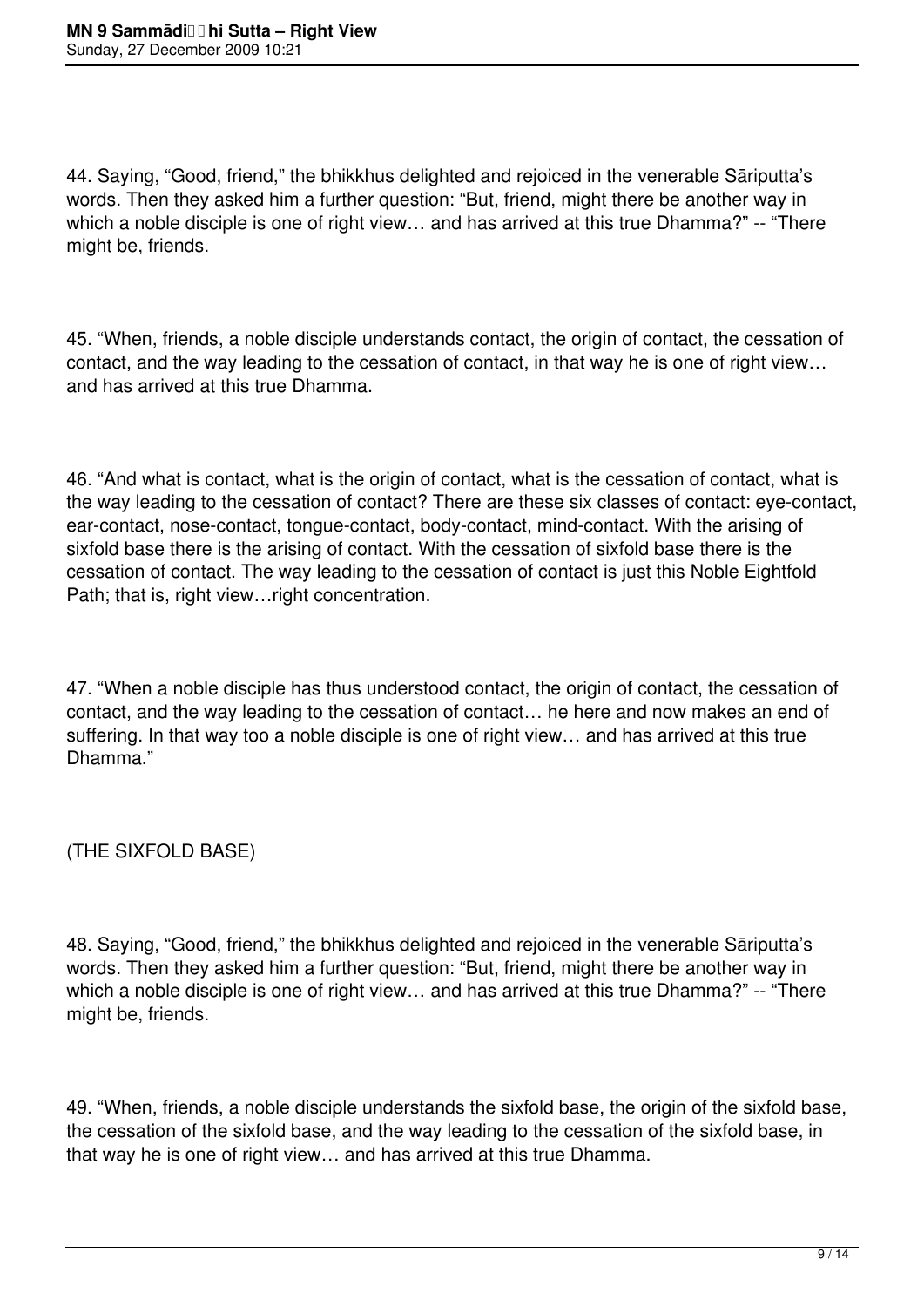50. "And what is the sixfold base, what is the origin of the sixfold base, what is the cessation of the sixfold base, what is the way leading to the cessation of the sixfold base? There are these six bases: the eye-base, the ear-base, the nose-base, the tongue-base, the body-base, the mind-base. With the arising of mentality-materiality there is the arising of the sixfold base. With the cessation of mentality-materiality there is the cessation of the sixfold base. The way leading to the cessation of the sixfold base is just this Noble Eightfold Path; that is, right view…right concentration.

51. "When a noble disciple has thus understood the sixfold base, the origin of the sixfold base, the cessation of the sixfold base, and the way leading to the cessation of the sixfold base… he here and now makes an end of suffering. In that way too a noble disciple is one of right view… and has arrived at this true Dhamma."

## (MENTALITY-MATERIALITY)

52. Saying, "Good, friend," the bhikkhus delighted and rejoiced in the venerable Sāriputta's words. Then they asked him a further question: "But, friend, might there be another way in which a noble disciple is one of right view... and has arrived at this true Dhamma?" -- "There might be, friends.

53. "When, friends, a noble disciple understands mentality-materiality, the origin of mentality-materiality, the cessation of mentality-materiality, and the way leading to the cessation of mentality-materiality, in that way he is one of right view… and has arrived at this true Dhamma.

54. "And what is mentality-materiality, what is the origin of mentality-materiality, what is the cessation of mentality-materiality, what is the way leading to the cessation of mentality-materiality? Feeling, perception, volition, contact, and attention—these are called mentality. The four great elements and the material form derived from the four great elements—these are called materiality. So this mentality and this materiality are what is called mentality-materiality. With the arising of consciousness there is the arising of mentality-materiality. With the cessation of consciousness there is the cessation of mentality-materiality. The way leading to the cessation of mentality-materiality is just this Noble Eightfold Path; that is, right view…right concentration.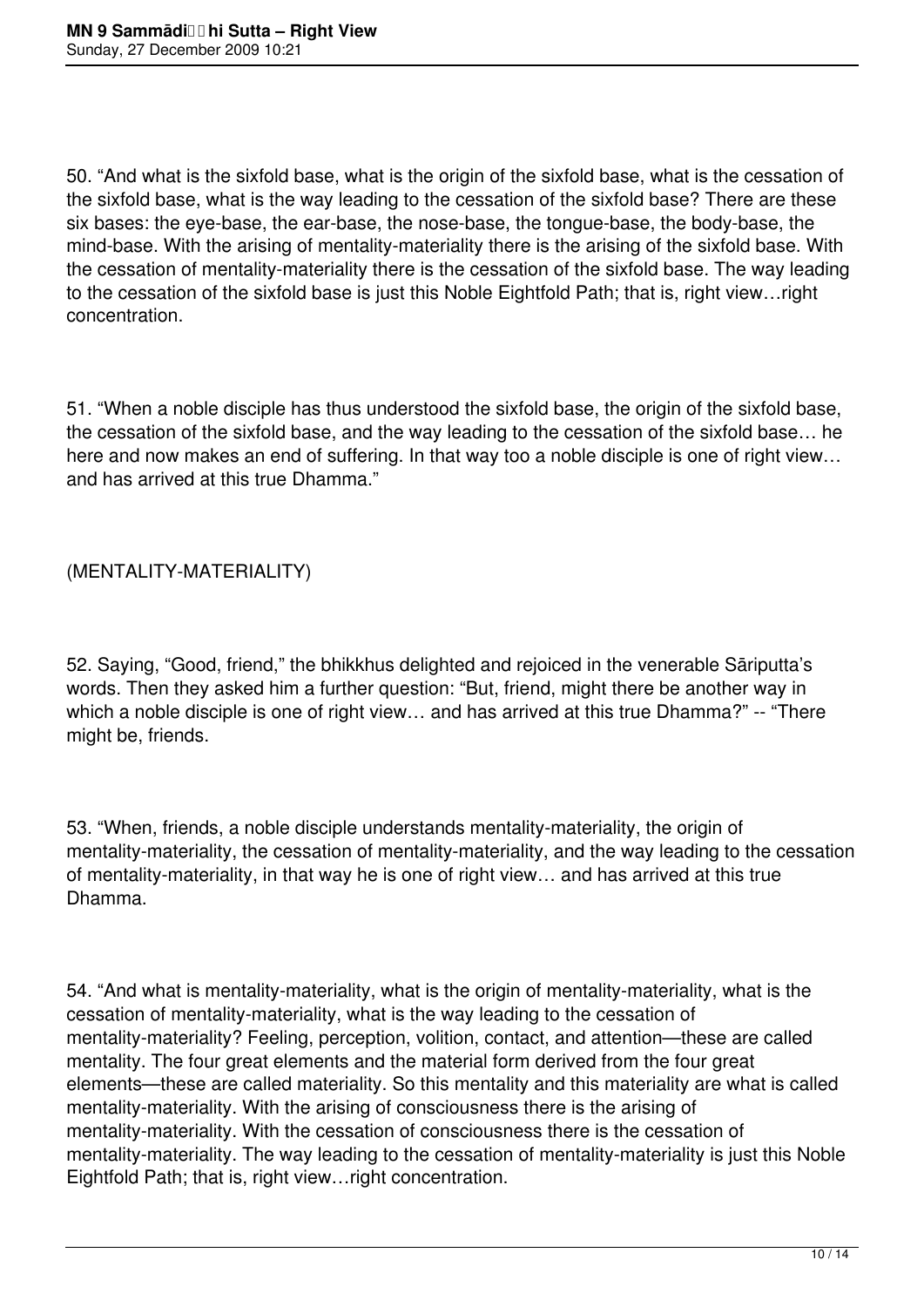55. "When a noble disciple has thus understood mentality-materiality, the origin of mentality-materiality, the cessation of mentality-materiality, and the way leading to the cessation of mentality-materiality… he here and now makes an end of suffering. In that way too a noble disciple is one of right view… and has arrived at this true Dhamma."

(CONSCIOIUSNESS)

56. Saying, "Good, friend," the bhikkhus delighted and rejoiced in the venerable Sāriputta's words. Then they asked him a further question: "But, friend, might there be another way in which a noble disciple is one of right view... and has arrived at this true Dhamma?" -- "There might be, friends.

57. "When, friends, a noble disciple understands consciousness, the origin of consciousness, the cessation of consciousness, and the way leading to the cessation of consciousness, in that way he is one of right view… and has arrived at this true Dhamma.

58. "And what is consciousness, what is the origin of consciousness, what is the cessation of consciousness, what is the way leading to the cessation of consciousness? There are these six classes of consciousness: eye-consciousness, ear-consciousness, nose-consciousness, tongue-consciousness, body-consciousness, mind-consciousness. With the arising of formations there is the arising of consciousness. With the cessation of formations there is the cessation of consciousness. The way leading to the cessation of consciousness is just this Noble Eightfold Path; that is, right view…right concentration.

59. "When a noble disciple has thus understood consciousness, the origin of consciousness, the cessation of consciousness, and the way leading to the cessation of consciousness… he here and now makes an end of suffering. In that way too a noble disciple is one of right view… and has arrived at this true Dhamma."

(FORMATIONS)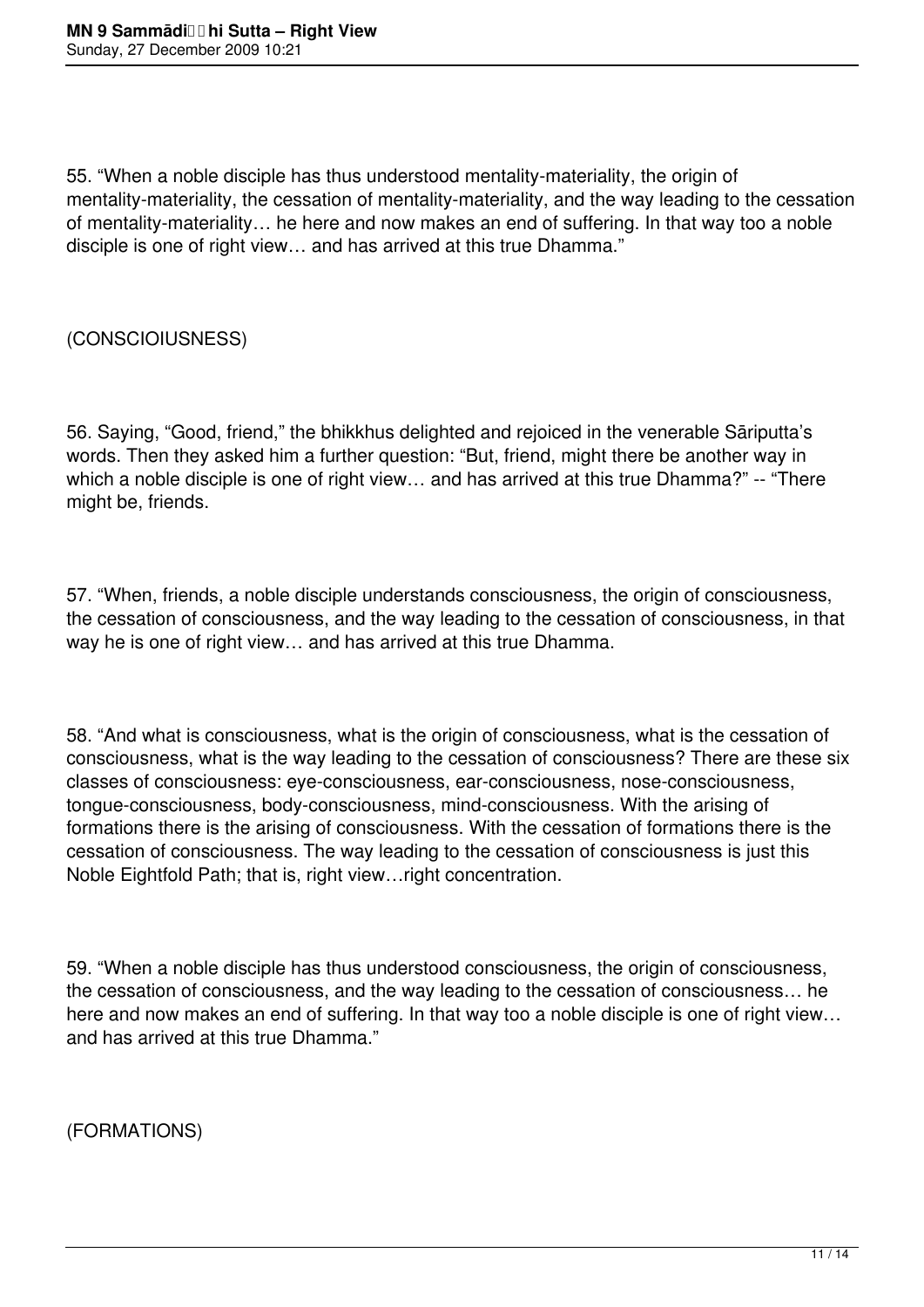60. Saying, "Good, friend," the bhikkhus delighted and rejoiced in the venerable Sāriputta's words. Then they asked him a further question: "But, friend, might there be another way in which a noble disciple is one of right view... and has arrived at this true Dhamma?" -- "There might be, friends.

61. "When, friends, a noble disciple understands formations, the origin of formations, the cessation of formations, and the way leading to the cessation of formations, in that way he is one of right view… and has arrived at this true Dhamma.

62. "And what is formations, what is the origin of formations, what is the cessation of formations, what is the way leading to the cessation of formations? There are these three kinds of formations: the bodily formation, the verbal formation, the mental formations. With the arising of ignorance there is the arising of formations. With the cessation of ignorance there is the cessation of formations. The way leading to the cessation of formations is just this Noble Eightfold Path; that is, right view…right concentration.

63. "When a noble disciple has thus understood formations, the origin of formations, the cessation of formations, and the way leading to the cessation of formations… he here and now makes an end of suffering. In that way too a noble disciple is one of right view… and has arrived at this true Dhamma."

(IGNORANCE)

64. Saying, "Good, friend," the bhikkhus delighted and rejoiced in the venerable Sāriputta's words. Then they asked him a further question: "But, friend, might there be another way in which a noble disciple is one of right view… and has arrived at this true Dhamma?" -- "There might be, friends.

65. "When, friends, a noble disciple understands ignorance, the origin of ignorance, the cessation of ignorance, and the way leading to the cessation of ignorance, in that way he is one of right view… and has arrived at this true Dhamma.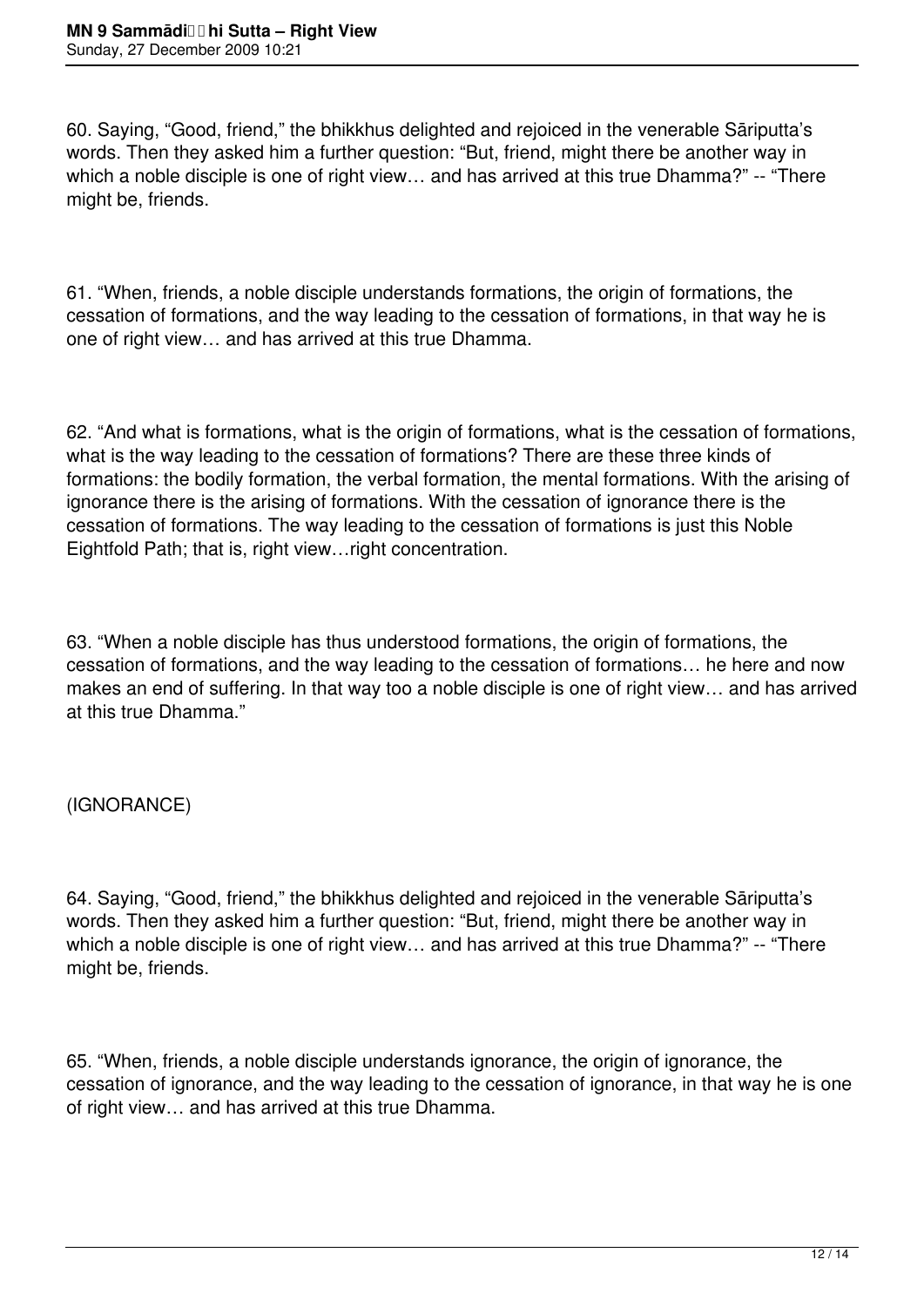66. "And what is ignorance, what is the origin of ignorance, what is the cessation of ignorance, what is the way leading to the cessation of ignorance? Not knowing about suffering, not knowing about the origin of suffering, not knowing about the cessation of suffering, not knowing about the way leading to the cessation of suffering—this is called ignorance. With the arising of taints there is the arising of ignorance. With the cessation of taints there is the cessation of ignorance. The way leading to the cessation of ignorance is just this Noble Eightfold Path; that is, right view…right concentration.

67. "When a noble disciple has thus understood ignorance, the origin of ignorance, the cessation of ignorance, and the way leading to the cessation of ignorance… he here and now makes an end of suffering. In that way too a noble disciple is one of right view… and has arrived at this true Dhamma."

(TAINTS)

68. Saying, "Good, friend," the bhikkhus delighted and rejoiced in the venerable Sāriputta's words. Then they asked him a further question: "But, friend, might there be another way in which a noble disciple is one of right view… and has arrived at this true Dhamma?" -- "There might be, friends.

69. "When, friends, a noble disciple understands taints, the origin of taints, the cessation of taints, and the way leading to the cessation of taints, in that way he is one of right view… and has arrived at this true Dhamma.

70. "And what is taints, what is the origin of taints, what is the cessation of taints, what is the way leading to the cessation of taints? There are these three taints: the taint of sensual desire, the taint of being, and the taint of ignorance. With the arising of ignorance there is the arising of taints. With the cessation of ignorance there is the cessation of taints. The way leading to the cessation of taints is just this Noble Eightfold Path; that is, right view, right intention, right speech, right action, right livelihood, right effort, right mindfulness, and right concentration.

71. "When a noble disciple has thus understood taints, the origin of taints, the cessation of taints, and the way leading to the cessation of taints, he entirely abandons the underlying tendency to lust, he abolishes the underlying tendency to aversion, he extirpates the underlying